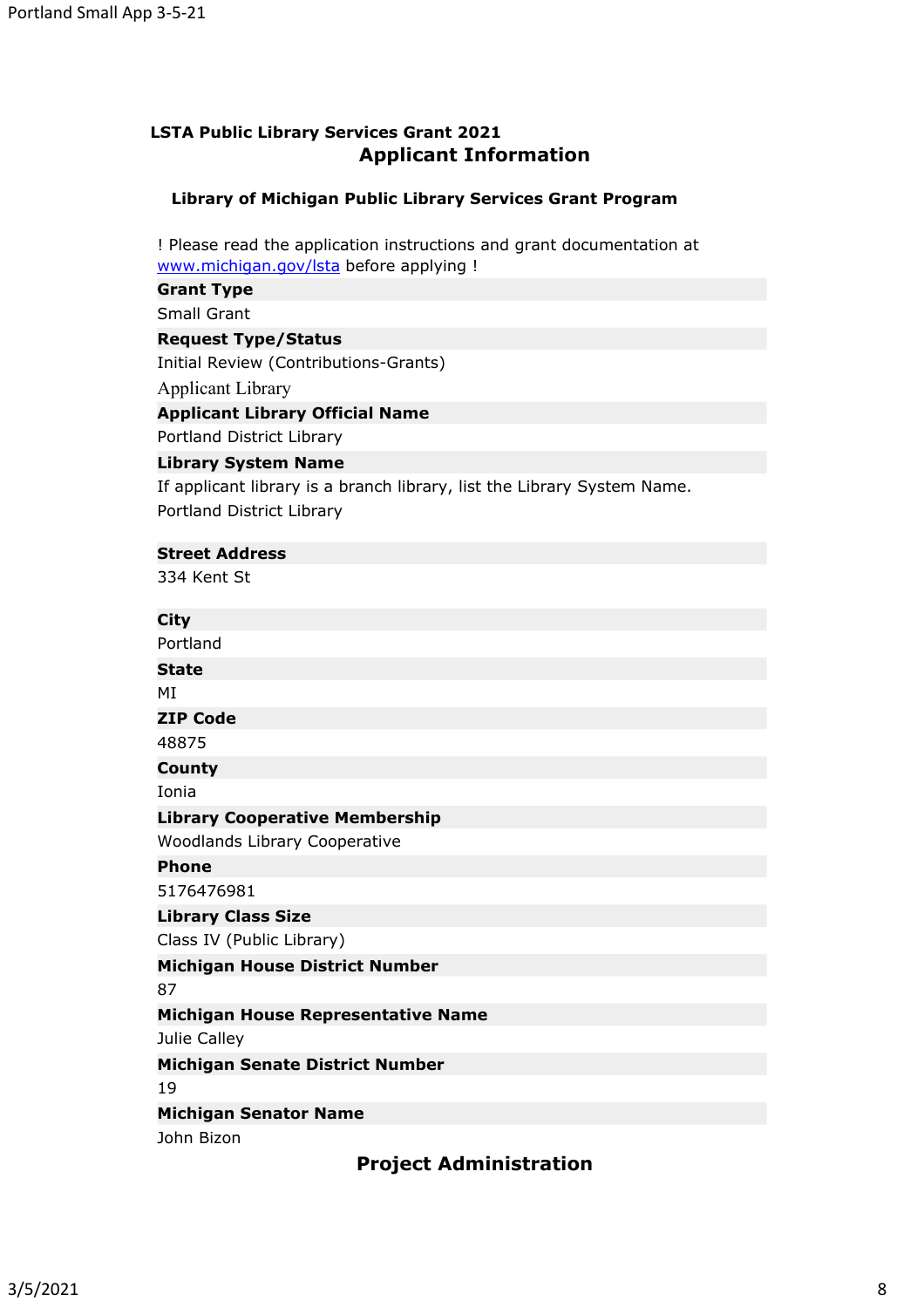## **Library of Michigan Public Library Services Grant Program**

! Please read the application instructions and grant documentation at [www.michigan.gov/lsta](��  h t t p : / / w w w . m i c h i g a n . g o v / l s t a ) before applying ! Library Director **First Name** Cory **Last Name** G **Title** Library Director **E-mail**

#### **Office Phone**

Grant Administrator

## **Click here if same as Library Director**

| <b>First Name</b> |  |
|-------------------|--|
| Eileen            |  |
| <b>Last Name</b>  |  |
| P                 |  |
| Title             |  |
| Youth Librarian   |  |
| E-mail            |  |
|                   |  |

## **Office Phone**

Fiscal Agency Information

**NOTE: A fiscal agency is an organization that handles funds for the applicant organization. For example, the city is typically the fiscal agent for a city library. A district library is typically it's own fiscal agent. You must list your legal fiscal agent, not another group such as a Friends group.**

**Fiscal Agent DUNS Number**

**Fiscal Agent Federal Employer Identification Number (EIN)**

# **Project Proposal**

#### **Library of Michigan Public Library Services Grant Program**

! Please read the application instructions and grant documentation at [www.michigan.gov/lsta](��  h t t p : / / w w w . m i c h i g a n . g o v / l s t a ) before applying !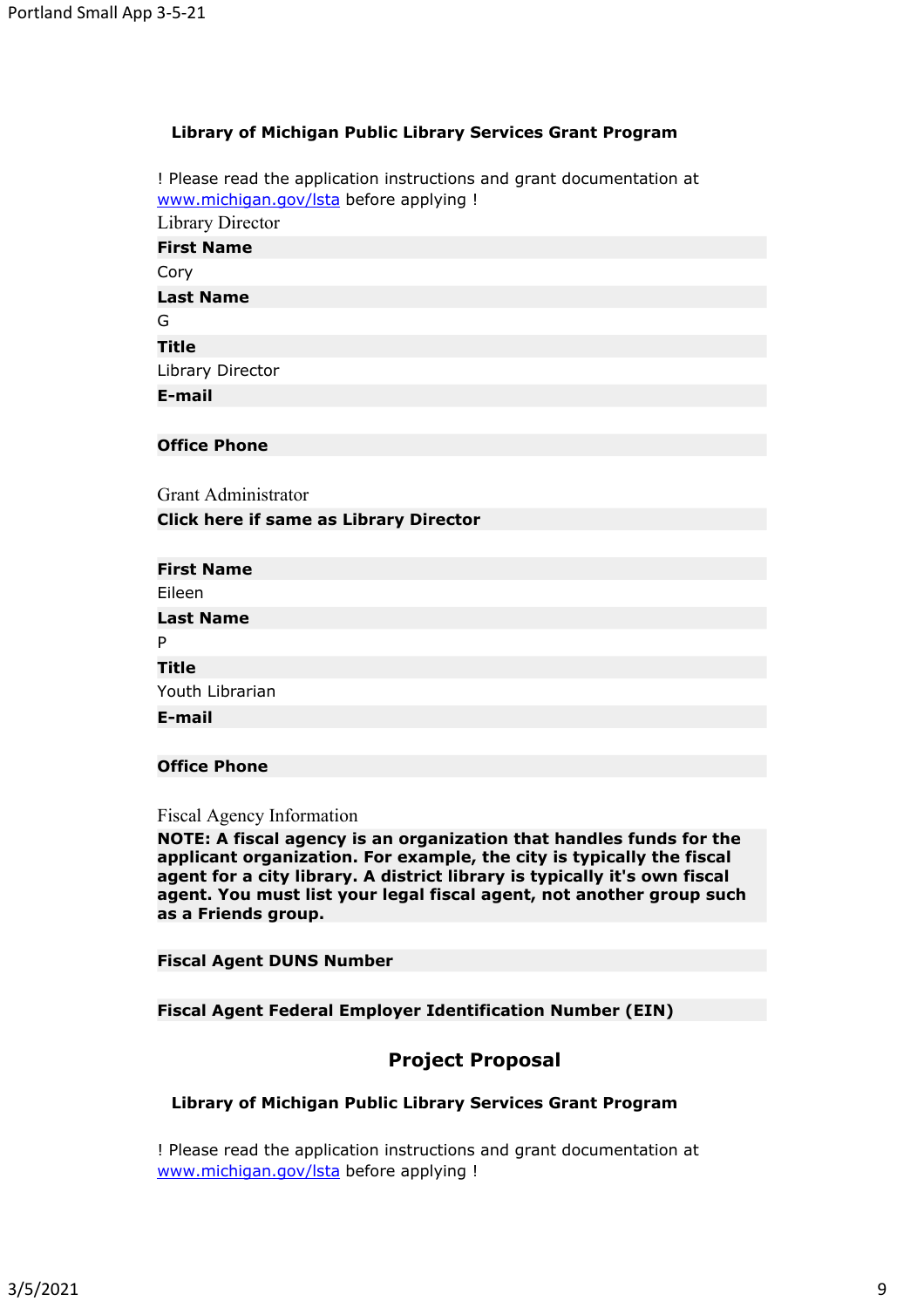Project Proposal

**Project Title**

Storytime Sensory Bins

#### **Grant Program Type**

Select the program type that best fits your project.

Children & Teens: This area is for library related children's and teen programs.

# **Activities or Programs**

Describe the program you will implement with library patrons and community members and how this funding is needed to accomplish this. Use no more than 200 words but be as complete as possible. Use full paragraphs. Portland District Library made the transition to virtual story time in July of 2020 as a response to the current COVID-19 pandemic in order to try to provide safe, consistent, and enriching programming for families. Those that register pick up monthly sensory bags from the library with items to use while watching story time from home. We are preparing to make a transition back to in-person story time when MDHHS restrictions allow, hopefully by the later part of 2021. For our Busy Bee story time, recommended for ages 0-3, we read stories, sing songs, and play with sensory bins. We currently have 5 large sensory bins that were created in the fall of 2019. Due to the pandemic, we would like to create smaller, more individualized bins to allow for safe, sensory play when we return to in-person story time at the library. We are submitting this grant application in hopes that the funds will allow us to purchase smaller bins, more Learning Resources kits, and other items to create 25-30 individualized sensory bins. The number of bins is based on the current number of families/children that we have registered for our virtual Busy Bees story time program since the summer of 2020.

#### **Target Population**

Describe the population you are reaching out to with these programs or activities and why that population needs these services. Explain how you will tell the audience about the program. Use no more than 200 words but be as complete as possible. Use full paragraphs.

Our target population, for Busy Bees story time, are families with children under the age of 3. Our service area has a high volume of low-income families who benefit highly from our library programming. As of November 2019, Portland District Library has partnered with the Ionia County Great Start Collaborative to bring their "Talking is Teaching" program to families throughout Ionia County. This partnership has allowed us to increase the number of families participating and benefiting from our early literacy programming. The "Talking is Teaching" program has allowed us to not only provide improved quality story time programming, but also provides resources to parents and caregivers on how to extend learning beyond the hour-long story time program each week.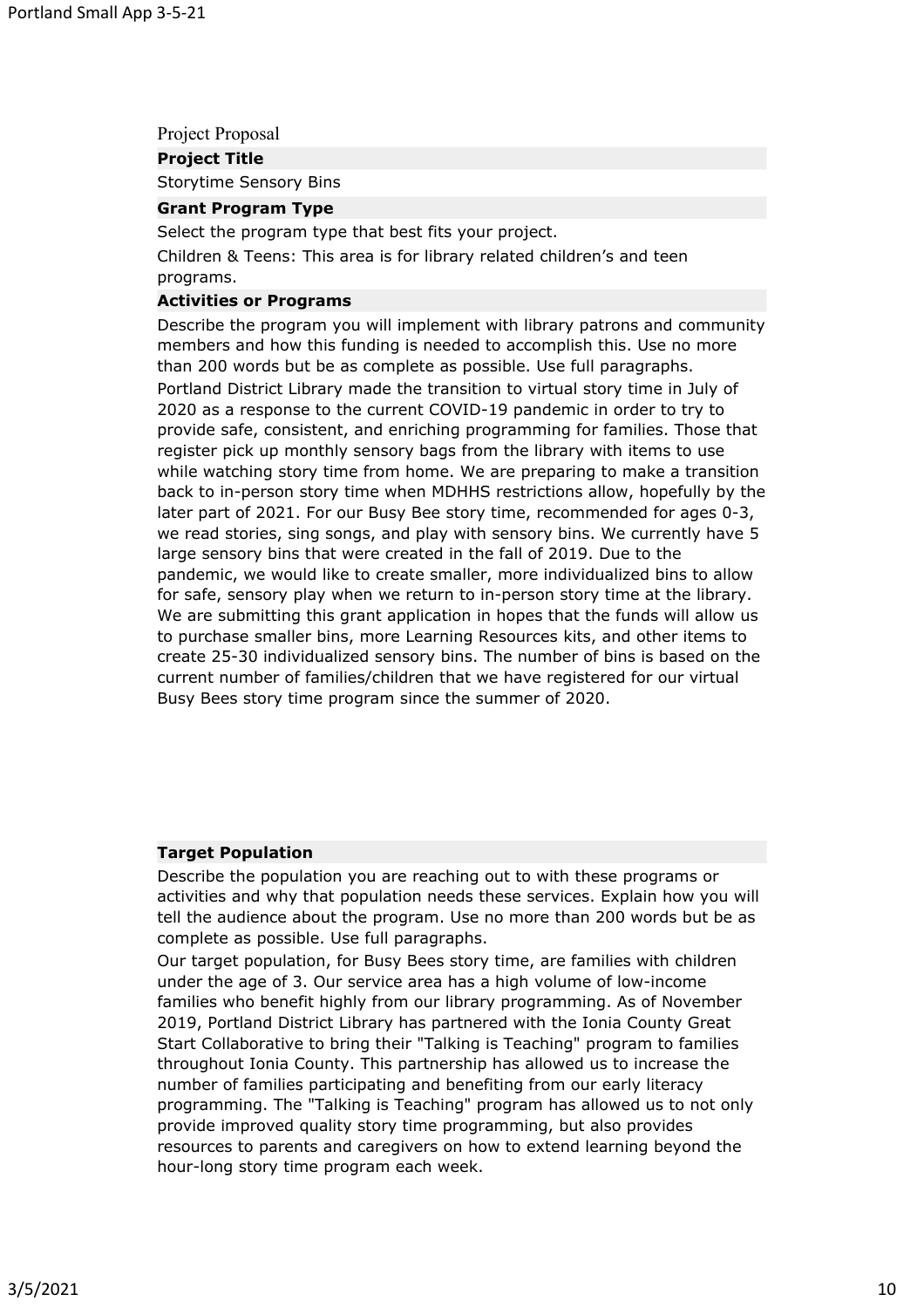We use our website, Facebook, and local newspaper to promote our programming. As Youth Librarian, I have also created a partnership with the local Portland Public School District. The superintendent sends out a monthly newsletter to all staff, students, and parents that includes not only our programming for school-aged children up to age 18, but also our early literacy programming for families that may have younger children. I have continued to do virtual outreach story time at Oakwood Elementary with two preschool classrooms that include children ages 3-5. The teachers send home flyers with their students promoting our early literacy programming. Our partners at the Ionia County Great Start Collaborative also promote our programs for us and cross-post on social media to help us get the word out!

### **Evaluation**

Explain how you will evaluate the impact of these programs, both during and after the grant period, such as SMART goals (Specific, Measurable, Attainable, Relevant, and Time-Bound). Project evaluation is a REQUIRED activity. NOTE: There are prescribed questions that MUST be included in the project evaluation. Refer to the LSTA Evaluation Questions document at www.michigan.gov/lsta. You will include your evaluation results in your final report. Use no more than 200 words but be as complete as possible. Your evaluation outcomes are the deliverables for your project. Use full paragraphs.

We will evaluate the impact of this program by keeping attendance of both children, caregivers, and families that are attending story time just as we are with our virtual program. We are always continuing to promote our story time program to get more and more families interested and benefiting from this wonderful experience.

Requesting feedback from families attending is also an important aspect of evaluating our library programming. We will do this by talking to families that attend the in-person story time and receiving immediate feedback from them on each program.

This will go hand-in-hand with our overall program evaluation process that staff are required to complete after each program or series of programs has concluded. The evaluation form includes a set of 6 questions that must be answered and given a rating between 1-5 on how well things were executed. Then time is taken to think about things that went well and things that didn't go so well that could be improved for next time.

We would also like to send out a digital survey to patrons before the return to in-person storytime to see what they would like to see during their experience at the library. This would then allow us the opportunity to include any appropriate suggestions from our patrons themselves in our storytime planning. We would also then like to send a follow-up survey a few months after the return to in-person story time to evaluate the current state of the program from the patron perceptive.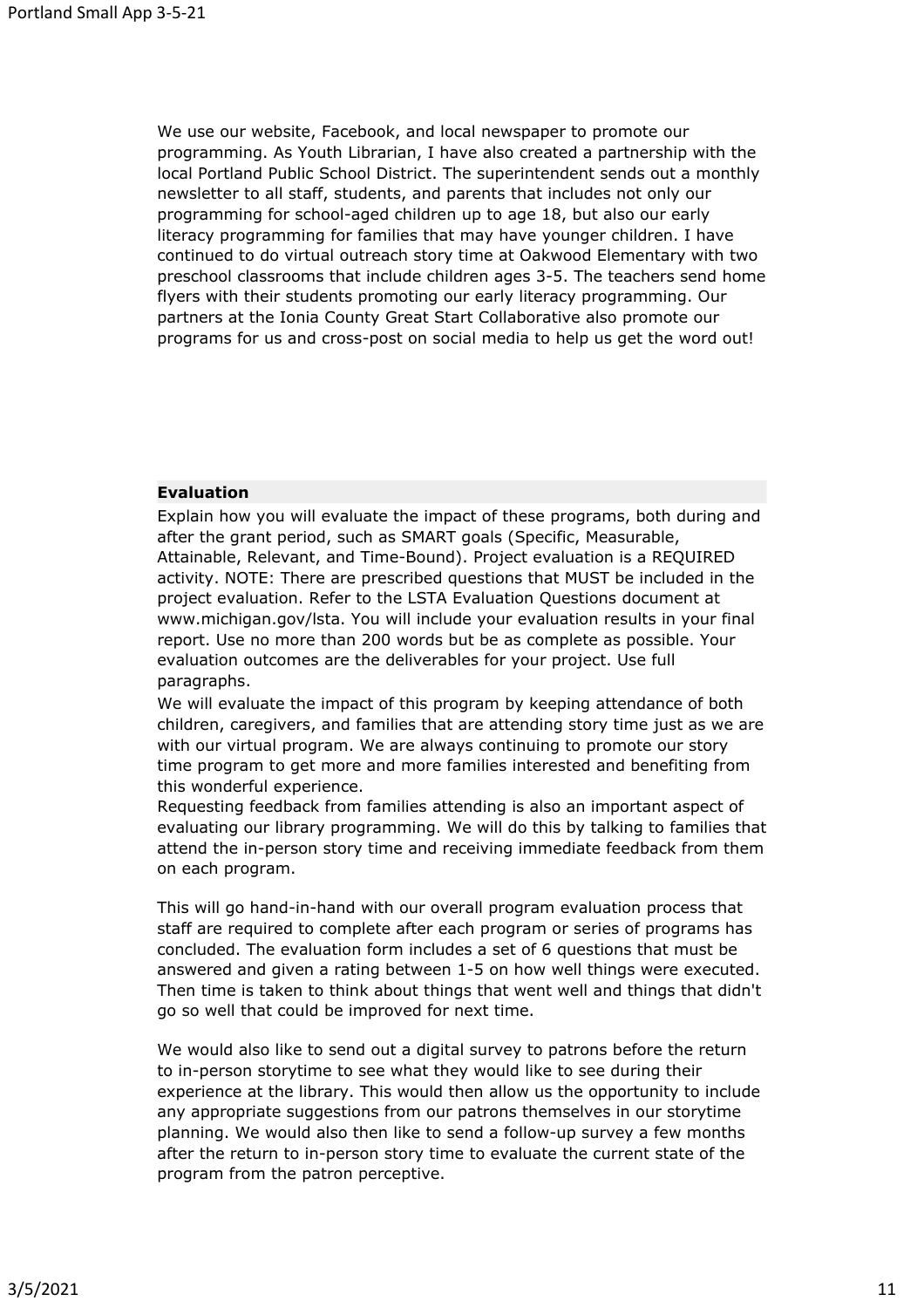#### **What do you want to purchase?**

Provide a detailed list of items to be purchased with estimated prices AND explain the purpose of the materials needed for your proposed program. Include enough detail that receipts used for reimbursement can be matched to this description. Use no more than 200 words. Book purchases that directly support specific program activities are allowed. Sample: 3 tablets Model X at \$300 each

Plastic Storage Bins - Quantity Needed: 30 - Estimated Cost: \$250.00

Sensory Items (To go in the bins) - Quantity Needed: enough for 30 bins - Estimated Cost: \$985.00

- "Learning Resources" sets (cost varies between \$18-\$28 per set) - 25 sets at \$25.00 per set: \$625.00

- Kinetic Sand (variety of colors): \$120.00
- Orbeez: \$80.00
- Play dough: \$120.00
- Play dough Molds: \$40.00

Labels - Quantity Needed: 30 - Estimated Cost: \$160.00

- "Talking is Teaching" theme labels for bins: \$100.00

- Sticker labels for bins (for marking age appropriateness of the sensory activity): \$60.00

Total Project Cost Estimate: \$1,395.00

#### Project Budget

#### **Funding Amount Requested**

Enter the amount of the estimated costs for the materials you requested in the project proposal. For example, the estimated cost of materials described in your proposal is \$1,243, then enter \$1,243 for your project budget. Round the amount to the nearest dollar. You may NOT receive more than the amount listed in this question, so please estimate as accurately as possible while requesting enough to reasonably complete your project. Your request must be between \$500 and \$2,500.

1395

# **Additional Information**

### **Library of Michigan Public Library Services Grant Program**

State Goal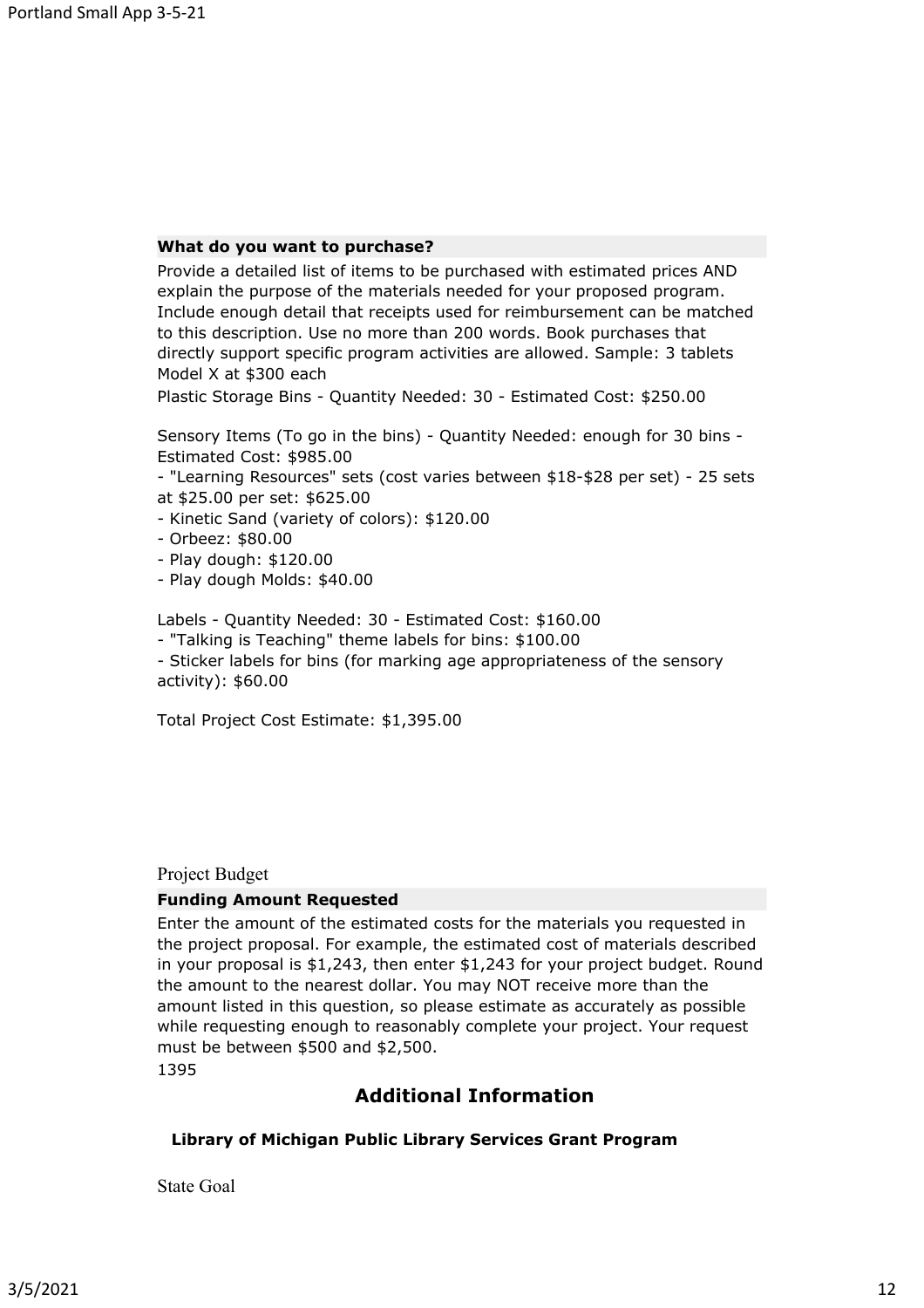### **Library of Michigan LSTA Goal**

Please select the Library of Michigan LSTA Goal that most closely matches the purpose of your project.

Michigan residents will have access to current services and training support through their libraries.

Federal LSTA Intent

## **Federal LSTA Intent**

What is the intent of your project? Select the one that most closely matches your project.

Human Services-Improve users' ability to apply information that furthers their parenting and family skills

Federal LSTA Subjects

#### **What subjects most closely match your project?**

Select up to two

Literacy-Early Literacy

Target Population

**Is the project directed to a targeted group? If not, you may skip the Target Population questions.**

**If directed to a targeted population group, please select one or more of the following options.**

**If directed to a targeted ethnic or minority population group, please select one or more of the following options.**

**If directed to a targeted age group, select one or more of the following.**

0-5 years

**If directed to a targeted geographic population, which best describes the geographic community?**

Rural

## **Attachments**

**Library of Michigan Public Library Services Grant Program**

**Attachments** 

**Upload a SIGNED copy of the CIPA Internet Safety Certification and the Certifications & Assurances. These must be signed by all appropriate parties for the applicant to be considered "complete". Sign BOTH sections. All lines must be signed, even if one person holds multiple offices. Staff may not sign for the director or fiscal agent.**

**To Upload a document, do the following:**

- **• Click the Choose File button**
- **• Locate the document on your computer**
- **• Select the document and click OK**
- **• You will return to this page**